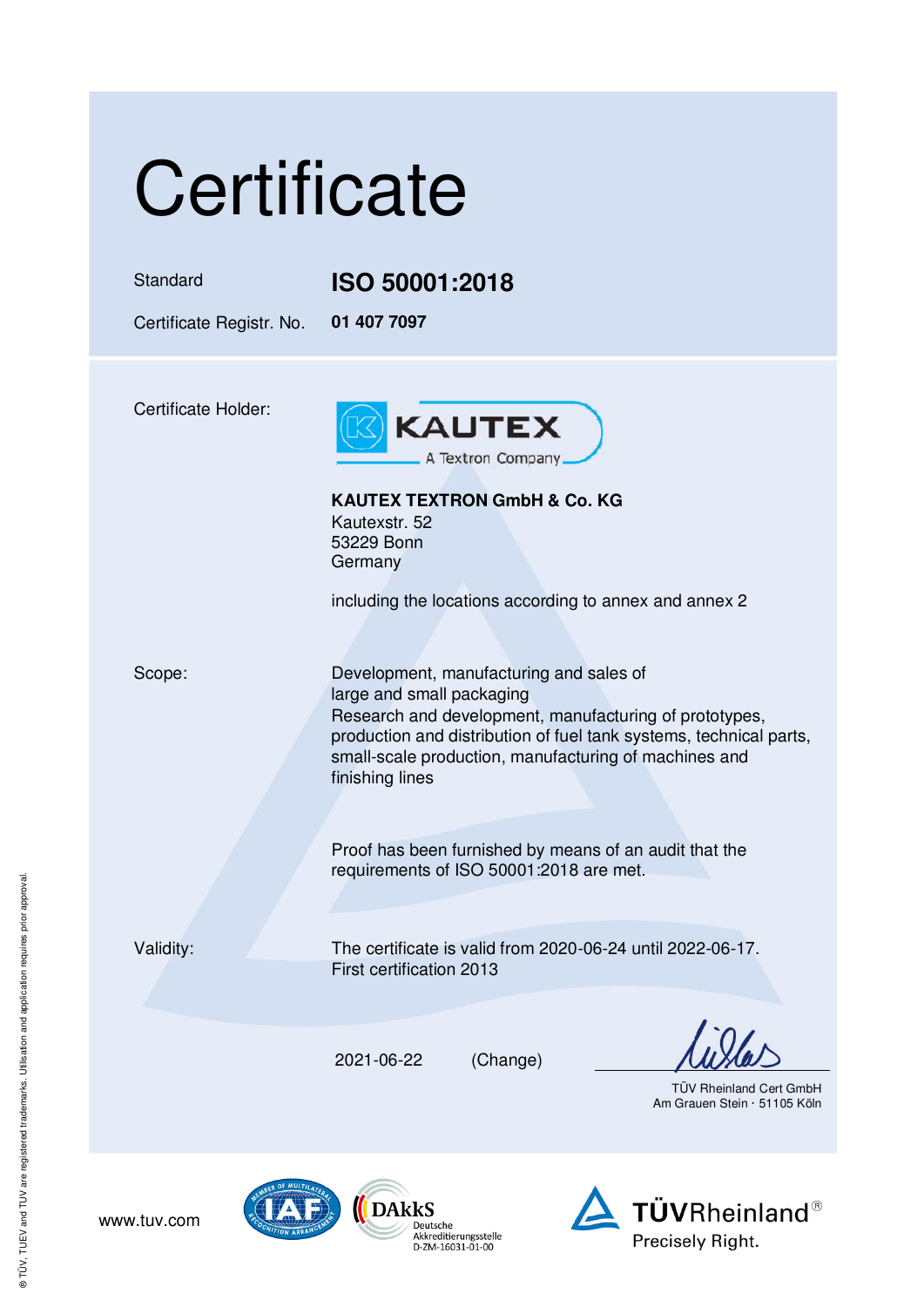## Annex to certificate

Standard **ISO 50001:2018** 

Certificate Registr. No. **01 407 7097** 

| No. | <b>Location</b>                                                                                                                        | <b>Scope</b>                                                                                                                                                                |
|-----|----------------------------------------------------------------------------------------------------------------------------------------|-----------------------------------------------------------------------------------------------------------------------------------------------------------------------------|
| /01 | c/o KAUTEX TEXTRON GmbH<br>& Co. KG<br>Kautexstr. 52<br>53229 Bonn<br>Germany                                                          | Research and development, manufacturing of<br>prototypes, production and distribution of fuel<br>tank systems, technical parts, small-scale<br>production, manufacturing of |
| /02 | c/o KAUTEX TEXTRON GmbH<br>& Co. KG<br>Industriestr. 2<br>84066 Mallersdorf-Pfaffenberg<br>Germany                                     | Production and distribution of fuel tank systems<br>and technical parts                                                                                                     |
| /03 | c/o KAUTEX TEXTRON GmbH<br>& Co. KG<br>Industriestraße 1<br>84066 Mallersdorf-Pfaffenberg<br>Germany                                   | Production and distribution of fuel tank systems<br>and technical parts                                                                                                     |
| /05 | c/o KAUTEX TEXTRON GmbH<br>& Co. KG<br><b>Werk Ostfriesland</b><br>Eisenstr, 18<br>26789 Leer<br>Germany                               | Production and distribution of fuel tank systems<br>and technical parts                                                                                                     |
| /62 | c/o KAUTEX TEXTRON GmbH<br>& Co. KG<br><b>Werk Duisdorf</b><br><b>Industrial Products</b><br>Alter Heerweg 2a<br>53123 Bonn<br>Germany | Development, manufacturing and sales of large<br>and small packaging                                                                                                        |

Page 1 of 2

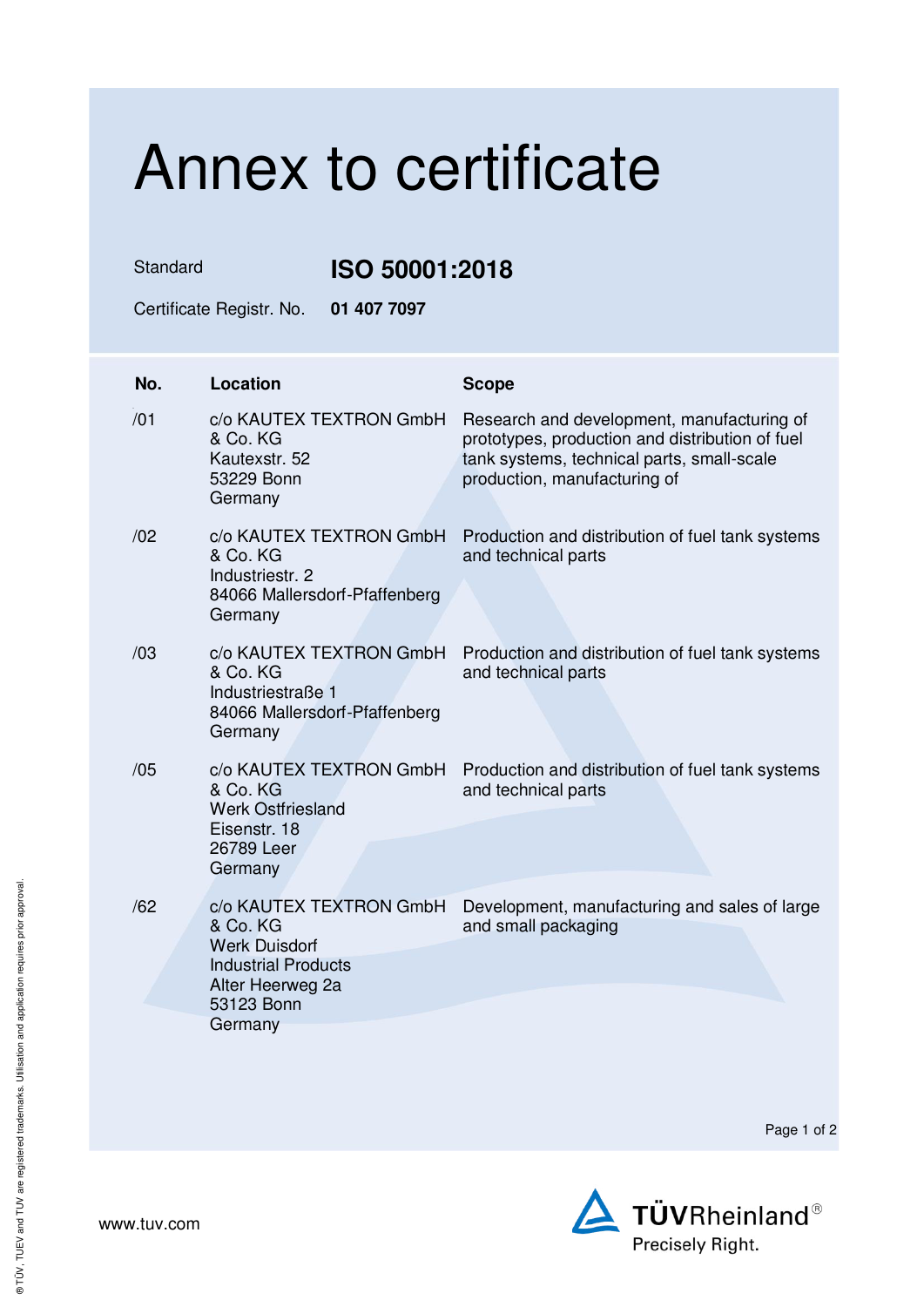## Annex to certificate

Standard **ISO 50001:2018** 

Certificate Registr. No. **01 407 7097** 

& Co. KG Werk Waldkirch Mauermattenstr. 9 79183 Waldkirch **Germany** 

/63 c/o KAUTEX TEXTRON GmbH Development, manufacturing and sales of large and small packaging

2021-06-30

 TÜV Rheinland Cert GmbH Am Grauen Stein · 51105 Köln

Page 2 of 2



www.tuv.com